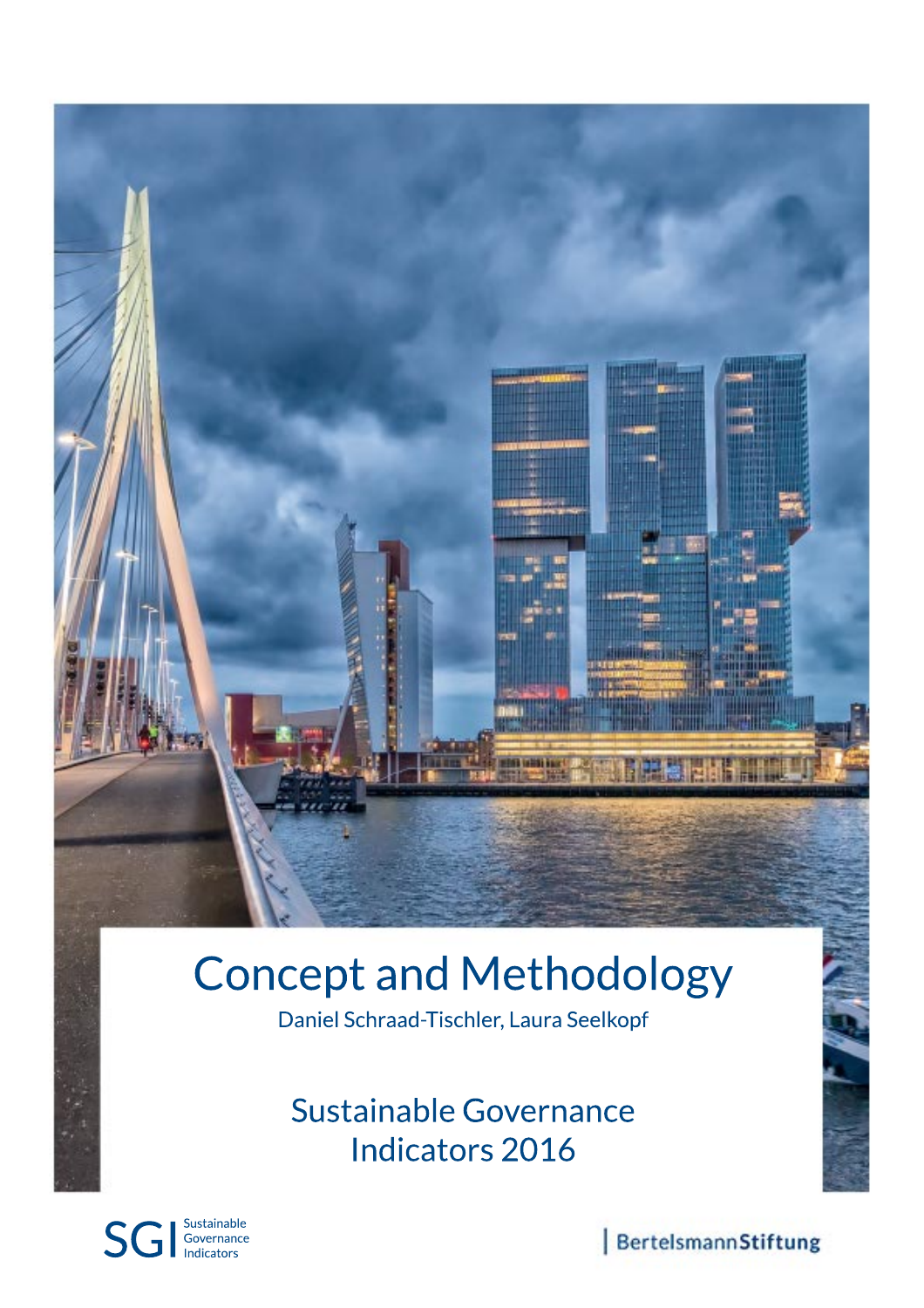## **Concept and Methodology: Sustainable Governance Indicators**

#### **Measuring Sustainable Governance**

The Sustainable Governance Indicators (SGI) address one of the central socio-political questions facing the highly developed states of the OECD and the European Union at the outset of the 21st century: How can we achieve sustainable policy outcomes and imbue political decision-making with a longer-term focus? Challenges such as economic globalization, social inequality, resource scarcity, and demographic change, each of which cut across policy sectors and extend beyond national boundaries, require policymakers to adapt rapidly and learn from the examples of others. Ideally, governments should act with long-term consequences in mind. This involves generating policy outcomes that maintain or improve the quality of life for present and future generations without placing an unfair burden on future generations. This also means governments need to safeguard the long-term health of their societies' economic, social and environmental systems. However, long-term thinking of this nature is currently rare. Most governments tend instead to act with the short term in mind. Mounting public debt, the unequal allotment of participation opportunities and the wasteful exploitation of natural resources have significant negative implications for present and future generations, thus imperiling the overall sustainability of OECD and EU states. Taking stock of these problems, the Sustainable Governance Indicators project aims to support OECD and EU governments' capacity to act with the long term in mind, thereby achieving more sustainable policy outcomes.

The SGI project is a monitoring instrument that uses evidence-based analysis to provide practical knowledge applicable to the daily work of policymaking. The SGI thus targets the spectrum of those individuals who formulate, shape and implement policies, from political decision-makers in centers of government and the democratic institutions of the OECD and EU states, to representatives of civil society and international organizations, to scholars and interested citizens. Underlying the SGI project is a cross-national comparison of governance in 41 states of the OECD and the EU on the basis of a customized set of indicators. This comparison of strengths and weaknesses is intended to activate (international) learning processes while at the same time casting a spotlight on vital reforms for decision-makers and the public.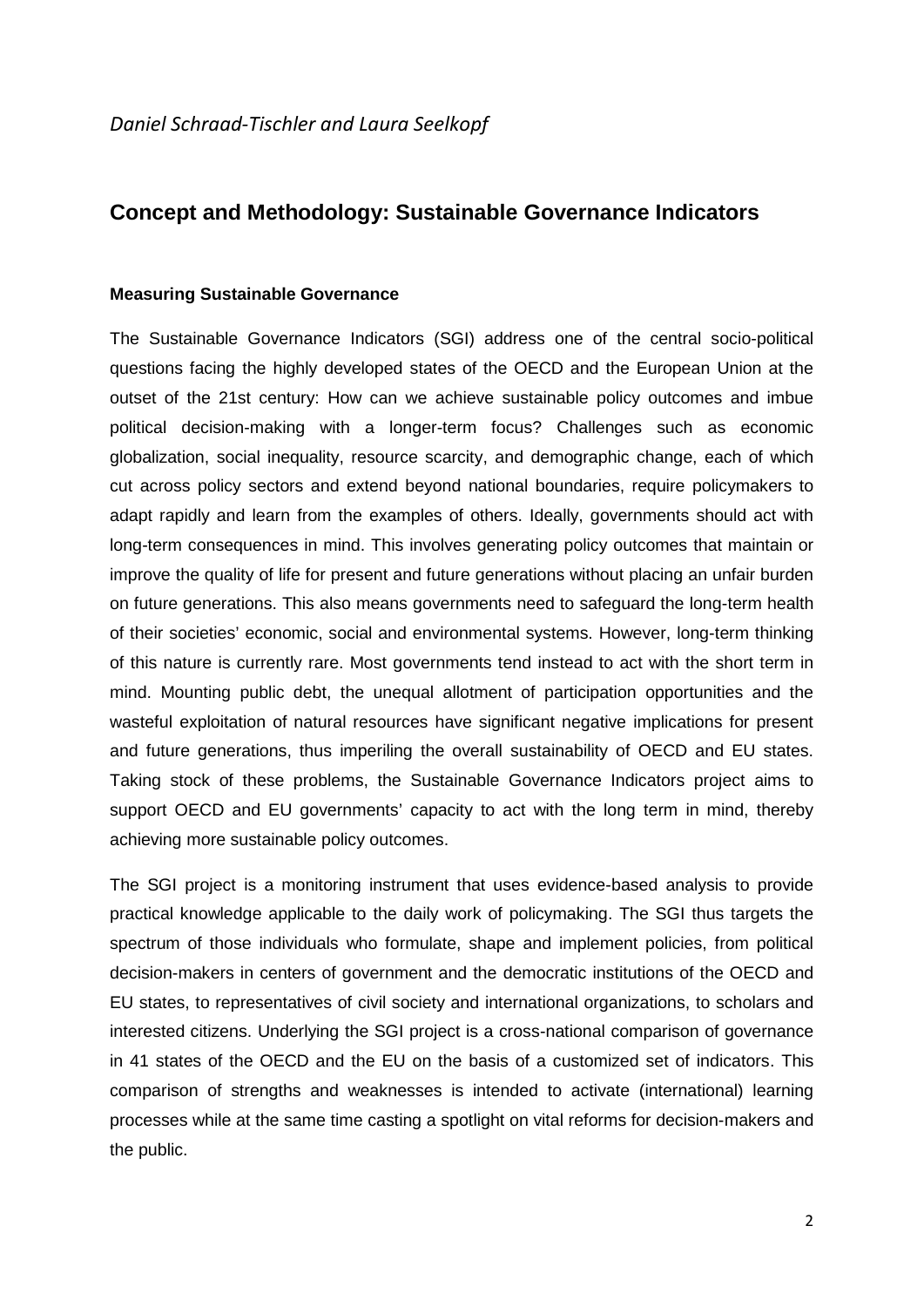This instrument is built on three pillars – the Policy Performance Index, the Democracy Index and the Governance Index – that collectively identify examples of sustainable governance (see figure 1).





In the following, we detail the specifics of each of the three indices before discuss the transformation and aggregation logics underlying the Sustainable Governance Indicators. The SGI allow for several kinds of comparisons: more general comparisons of the surveyed countries, comparisons across sub-indices and between specific indicators, as well as the comparison of developments within a specific country over time.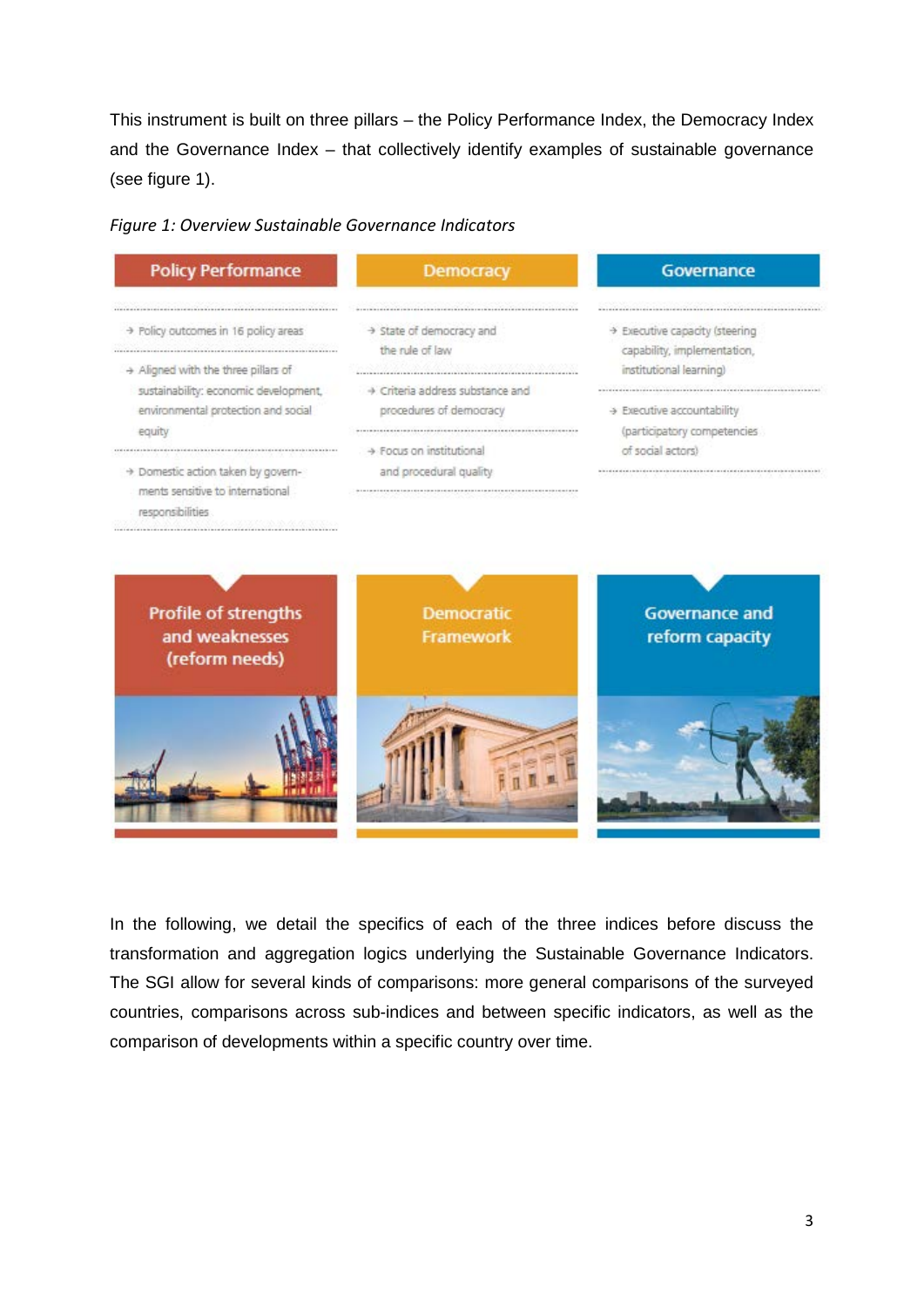#### **Policy performance – sustainable policy outcomes**

The Policy Performance Index creates a map of reform needs in key policy areas for each country, asking how successful individual countries have been in achieving sustainable policy outcomes. In so doing, it references a range of ideas central to current international discourses on measuring sustainability, social progress and quality of life. Thus, the Policy Performance Index does not limit itself to the conventional measures such as a society's economic growth and material prosperity. Instead, this pillar of the SGI also relies on data that measure the success of OECD and EU states in a variety of policy areas that must be taken into account in seeking to develop robust, high-performing, long-lasting economic, sociopolitical and environmental systems, not to mention high levels of social participation.

The Policy Performance Index measures the performance of the 41 states surveyed in terms of three core dimensions of sustainability, manifested here as economic, social and environmental policies (see figure 2). A total of 16 individual policy areas are addressed, with policy outcomes captured by means of a wide range of quantitative and qualitative data. In this respect, the SGI 2014 goes further than previous SGI surveys, as it now encompasses the contribution of individual countries in promoting sustainable development at the international level. And in the context of the United Nations' current discussions over goals to succeed the Millennium Development Goals following their 2015 target date, the highly developed OECD and EU states have a particular responsibility for contributing to an increase in global public welfare.

#### *Economic policies – prospects for inclusive growth*

Economic policies that encourage competition and strengthen market principles remain the driver of growth, while safeguarding the resources necessary for a society to be adaptable. However, such policies will be of the greatest advantage to the greatest number of people if they are accompanied by redistributive tax and labor-market policies, and underpinned by social policies that facilitate a just societal allocation of the benefits of economic growth. Therefore, sustainable governance can only be achieved through a successful, futureoriented approach to economic challenges. The decisive question with respect to sustainability is how opportunities for self-realization can be provided to the greatest number of people today without unjustly burdening future generations. Excessive public debt, for example, can leave future generations with a massive mortgage on their opportunities for self-realization, dwarfing the constraints felt by today's generations.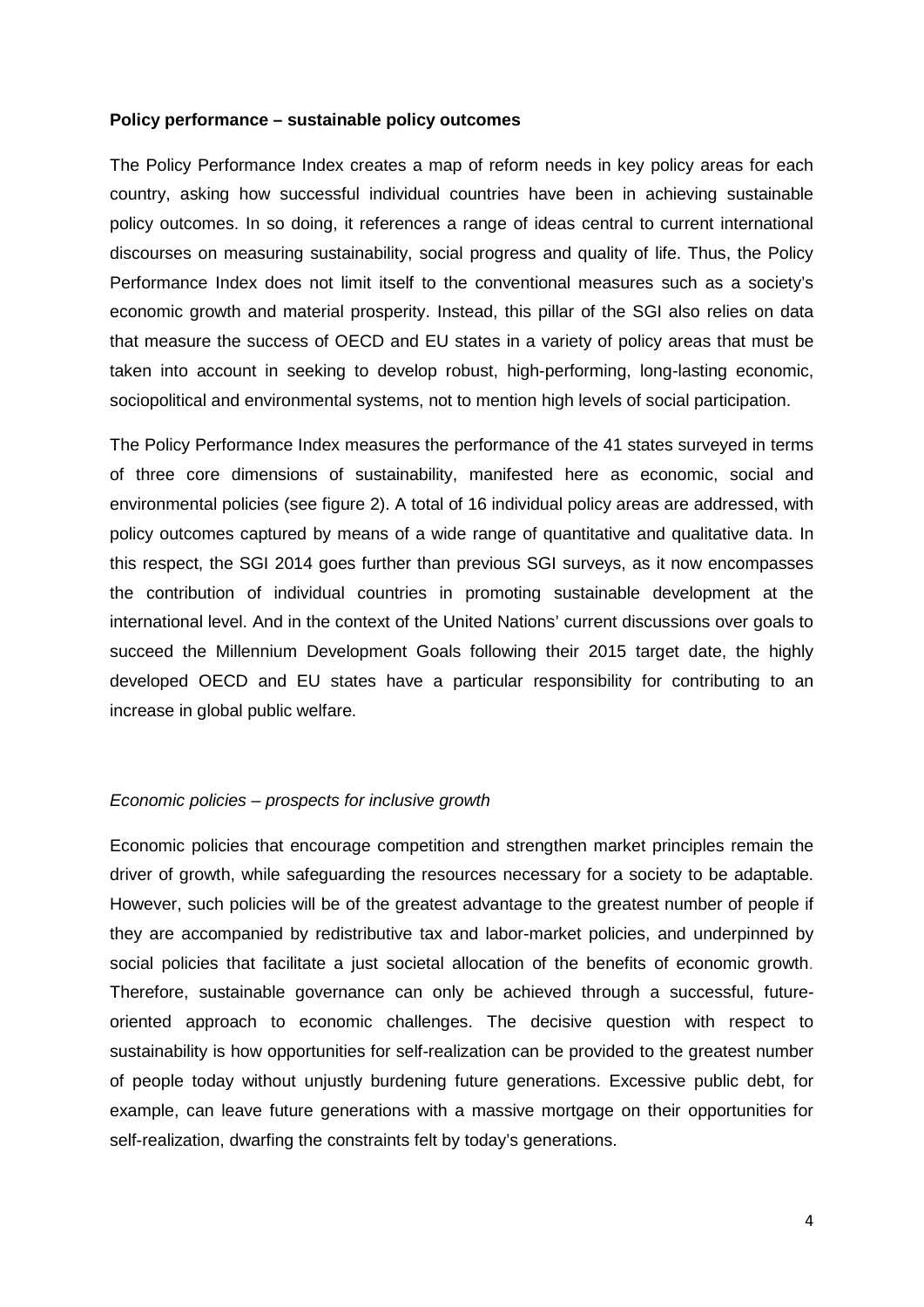*Figure 2: The Policy Performance Index*



In assessing the individual policy areas comprising the economic policies category, the following questions are addressed:

- Are economic policies applied on the basis of a coherent institutional framework, thereby enhancing the country's international competitiveness?
- How successful are government strategies in addressing unemployment and increasing labor-market inclusion?
- To what extent do the country's tax policies promote social equity, competition and positive long-term state-revenue prospects?
- To what extent are budgetary policies underpinned by principles of fiscal sustainability?
- To what extent do research and development policies contribute to the country's capacity for innovation?
- Does the country actively contribute to the effective regulation and stabilization of international financial markets?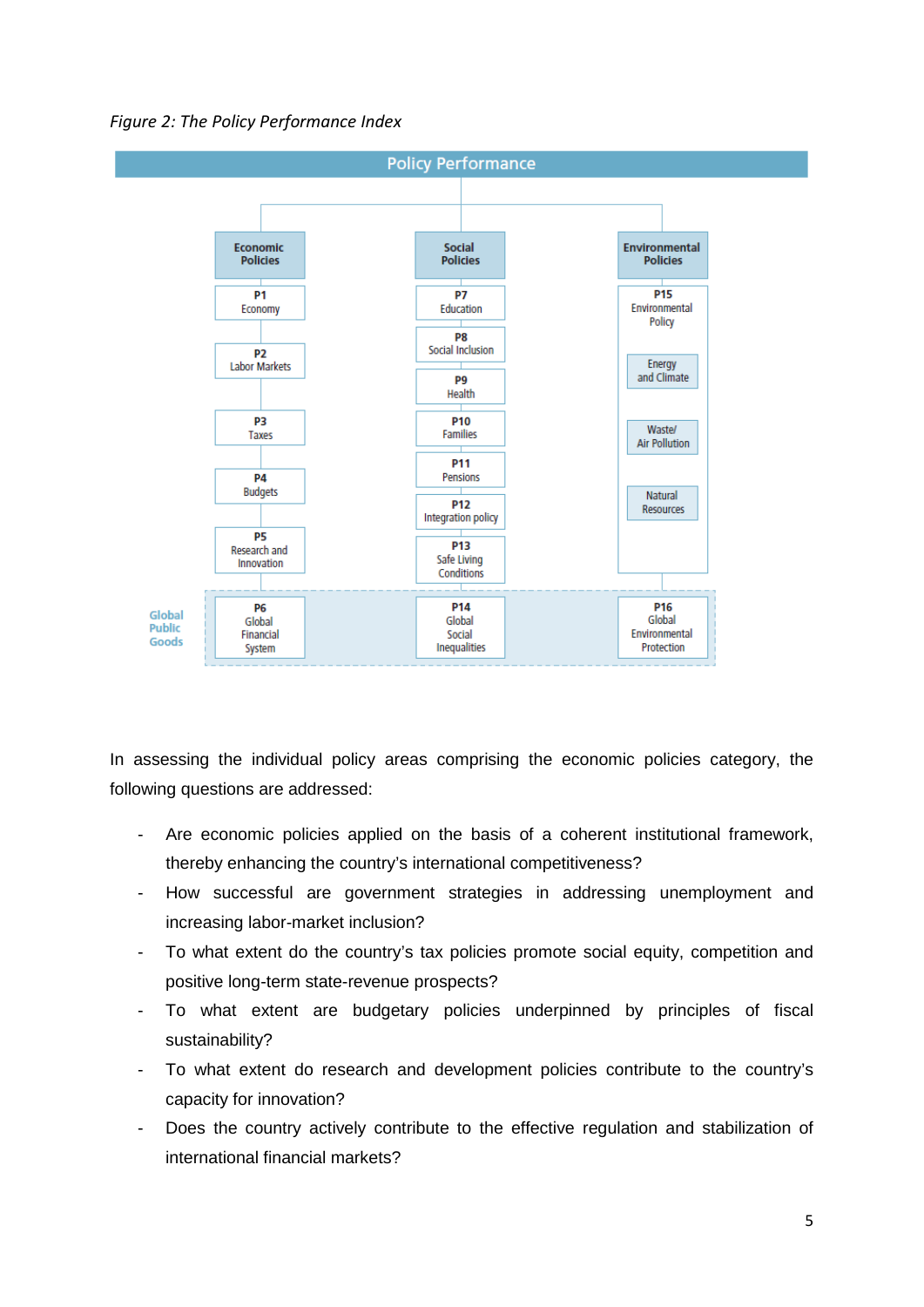#### *Social policies – securing participation for present and future generations*

Social policies designed to enhance sustainability involve maintaining or increasing individuals' opportunities to act and live in accordance with their own values, which thereby ensures a high degree of participation in society. Political, social and economic systems must be constituted in such a way that individuals are provided with substantive opportunities for self-realization. Ensuring broad-based social participation involves more than providing safeguards against classic risks such as illness, accidents, aging, disability and unemployment. Social policies should also be integrative in nature and empower members of the community to participate actively in public affairs. At the same time, these substantive opportunities for self-realization must be provided in equal measure to all members of society: No one should be systematically excluded from feeling safe, having good health and gainful employment, engaging in political participation, enjoying social relations, being able to participate in cultural life, and living in favorable environmental conditions. Seeking to enhance sustainability thus means ensuring the long-term viability of social-welfare systems. Assessing the performance of OECD and EU states with this in mind involves more than evaluating the extent to which society provides opportunities and enables participation. It also involves taking a close look at factors such as the sustainability of public financing and the potential for reform within existing systems. Sustainability-minded decision-making maintains and even expands opportunities for social participation for today's generations without compromising the opportunities afforded to future generations.

The SGI's social policies category addresses the following questions:

- To what extent do the country's education policies foster high-quality, inclusive and efficient education and training systems?
- To what extent do sociopolitical measures facilitate social inclusion, while effectively combating social exclusion and polarization?
- How successfully do policies secure quality, fairness and cost efficiency in the country's health care system?
- To what extent do family-policy measures make it easier to combine career and family?
- How successful are the country's pension policies in preventing old-age poverty while promoting intergenerational equity and fiscal sustainability?
- To what extent do the country's political measures foster the effective integration of migrants into society?
- How successful is the country in establishing secure living conditions for its citizens by combating crime and other security risks?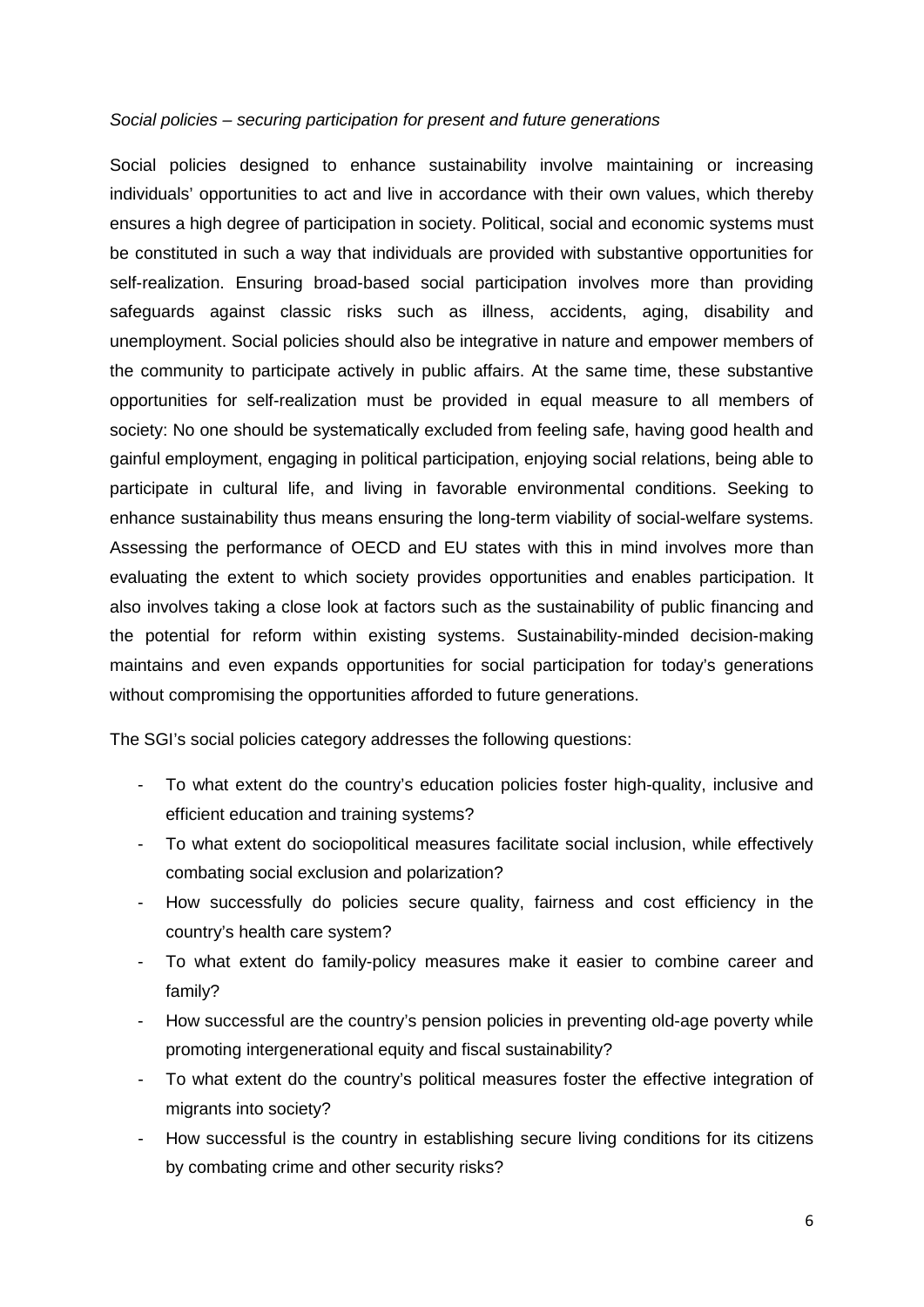- And looking to the international level: To what extent is the country engaged in efforts to combat global social inequalities, such as the promotion of fair global-trade structures and just participation opportunities within developing countries?

## *Environmental policies*

In terms of sustainability, the environmental policies category is of particular significance given environmental conditions' far-reaching effects on the quality of life. The quality of the surrounding environment can influence quality of life positively (by providing access to clean water, air and recreation areas) or negatively (through water, air or noise pollution, for example). The quality of the environment partly determines where people want to live, drives migratory movements and makes basic human existence possible. But natural environments (with their ecosystemic functions) are also dependent on human social systems – particularly the extent to which these latter systems observe principles of environmental sustainability. Lifestyle choices and advanced economic systems dependent on an intensive use of resources, which can destabilize the ecosystem in the long term. Indeed, the growing material expectations of an expanding global population represent the greatest risk of destabilization. And yet the ability to fulfill these demands is constrained by immutable planetary limits. Environmental sustainability therefore means ensuring that regenerative resources are used only to the extent that they can be replenished. Environmental sustainability also involves ensuring that nonrenewable resources are consumed only to the extent that similar, renewable substitutes can be developed. Harmful pollutants such as greenhouse gases should be emitted only to the extent that they can be absorbed by natural systems. The goal of sustainable environmental policies must be to secure the natural foundation of human existence and leave an intact ecosystem for future generations.

Therefore, in this category of sustainability, the SGI addresses the following key questions for each of the 41 OECD and EU countries:

- How successful are the country's environmental policies in protecting natural resources and promoting livable environmental conditions?
- How committed is the country to the advancement of binding global environmentalprotection regimes?

A broad range of quantitative indicators underlying this category also allow for a systematic assessment of environmental-policy outcomes (e.g., greenhouse-gas emissions, renewable energies, particulate pollution, waste recycling).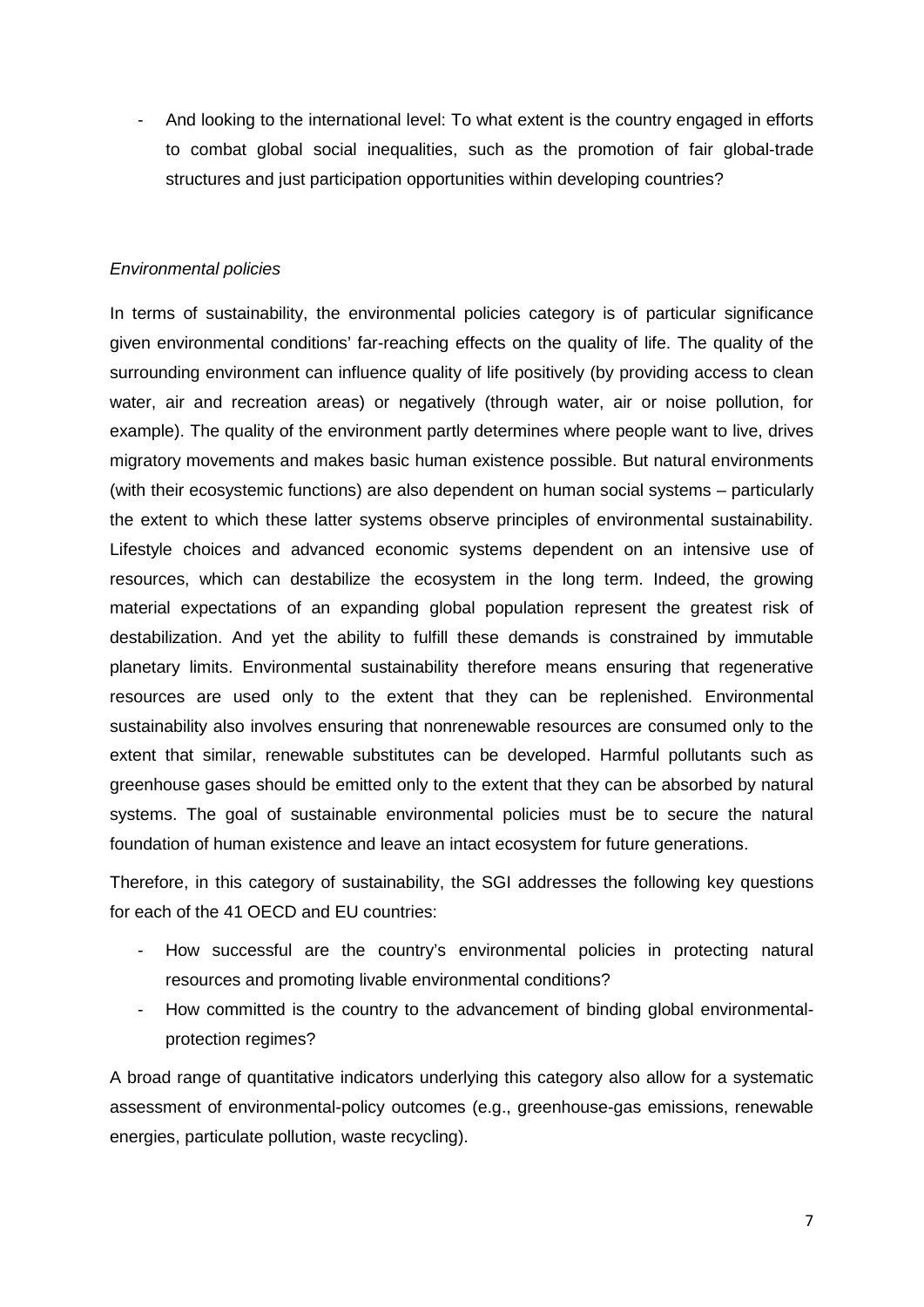Comparing strengths and weaknesses across the three categories of the Policy Performance Index allows us to identify not only the areas in which individual countries are achieving positive policy outcomes, and the extent to which this is occurring, but also the areas in which there is a pressing need for further reform.

Behind this model is the idea that the long-term viability of economic, social and environmental systems can be achieved only through measures that consider these systems together. It is important to consider the diverse interactions and conflicting goals that arise from the three systems and their associated policies, with no single component viewed in isolation from the others. The structures, actors and processes through which such conflicting goals are addressed, and where possible resolved, are therefore of central importance in sustainable policy formulation (for more on this, see also aspects of quality of democracy and governance, below).

## **Democracy Index – comparing frameworks for democracy and the rule of law**

How are the state of democracy and the rule of law in OECD and EU states? This question is also vital in assessing sustainable governance, because the rule of law and citizens' ability to participate in political processes are essential to ensuring a political system's good performance and long-term stability. Fully developed opportunities for political participation must be in place if a society is to achieve high levels of participatory justice. Indeed, the quality of democracy in a society must be high if it is to sustain pluralism in the processes that build and shape public will and opinions (input legitimacy), as well as in the policyformulation and decision-making processes that accommodate the interests and needs of a broad spectrum of stakeholders in society (throughput legitimacy), while ultimately transforming these processes into concrete and efficacious actions (output legitimacy). Democracy and the rule of law are therefore fundamental to preventing the systematic exclusion or neglect of social groups or individuals, enabling all members of a society to participate in shaping opinions and building the will to reform. When managing the inherent conflicts underlying sustainable policy goals, it is particularly important to prevent the systematic exclusion of any group, thus following the principle of equal opportunity. The legitimacy of a political system rests upon its ability to provide appropriate oversight of decision-makers' activities, opportunities for democratic participation, protection of civil rights and legal certainty. Citizens' consent to and trust in a political system will depend heavily on these conditions. Moreover, democratic participation and oversight are essential in enabling concrete learning and adaptation processes, as well as the capacity for change. In SGI terms, a high level of democracy quality and a rigorous observation of the rule of law are vital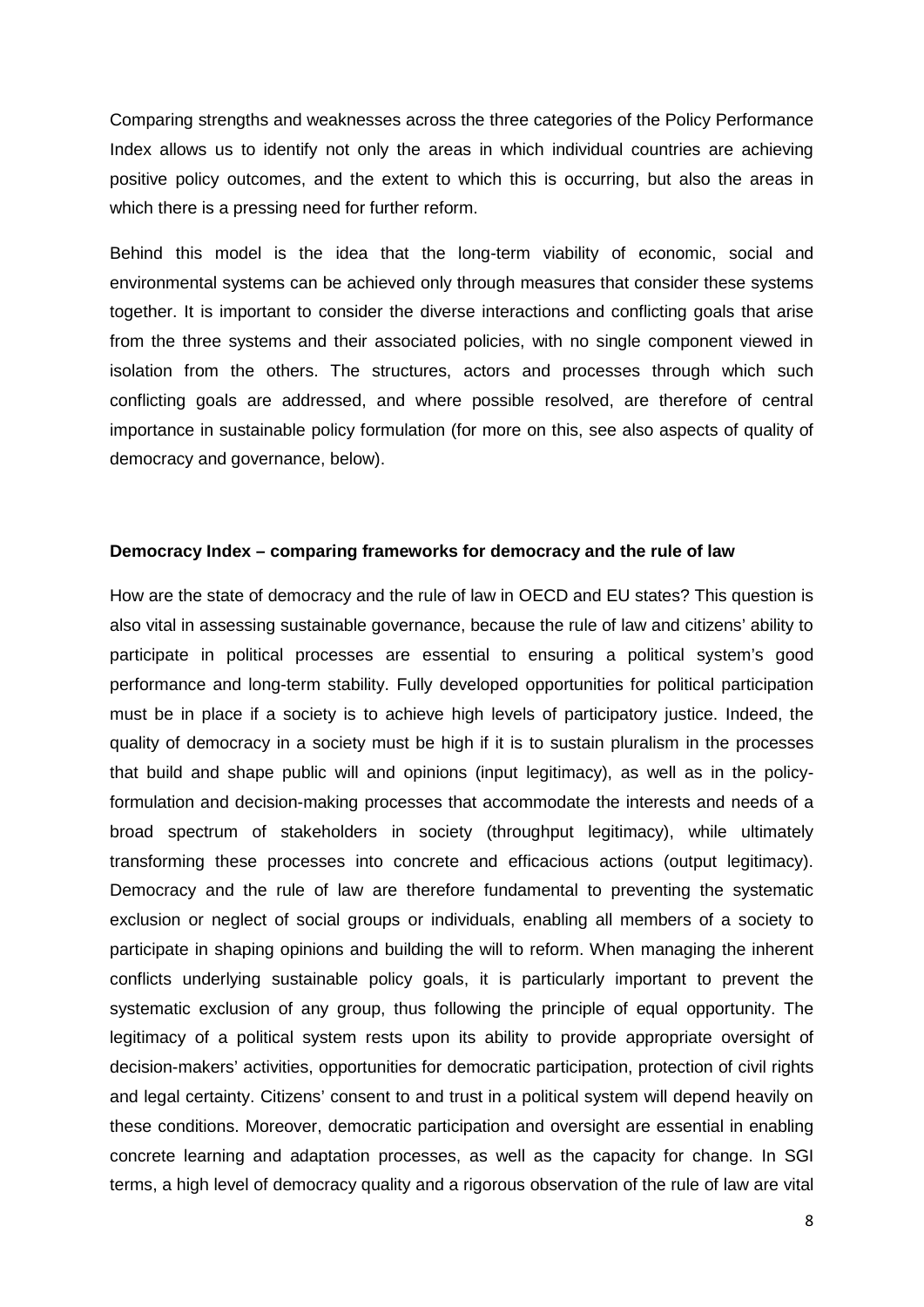to achieving sustainability in the sense of long-term systemic viability. The SGI measure these conditions in detail through the Democracy Index (see figure 3).



*Figure 3: The Quality of Democracy Index*

The SGIs' Democracy Index is oriented toward the institutional and organizational realization of basic democratic standards. Its normative reference point is an ideal representative democracy.

The SGI criteria by which government systems in the OECD and EU are derived from those dimensions identified by democratic theory as most significant, and contain key indicators by which the quality of democracy can be assessed. In total, 15 qualitative indicators, comprising four criteria, are used to evaluate the fabric of democracy in each country. Criteria include the following:

- The electoral process, which includes the rules governing political-party ballot qualification and voter registration as well as the issue of party financing; for the first time, this edition of the SGI also evaluates direct-democracy structures and participation opportunities;

- The public's access to information, which can be measured by the extent of media freedoms and media pluralism;

- Civil rights and political liberties; and

- The rule of law, including legal certainty, the judicial review of laws and the prevention of corruption.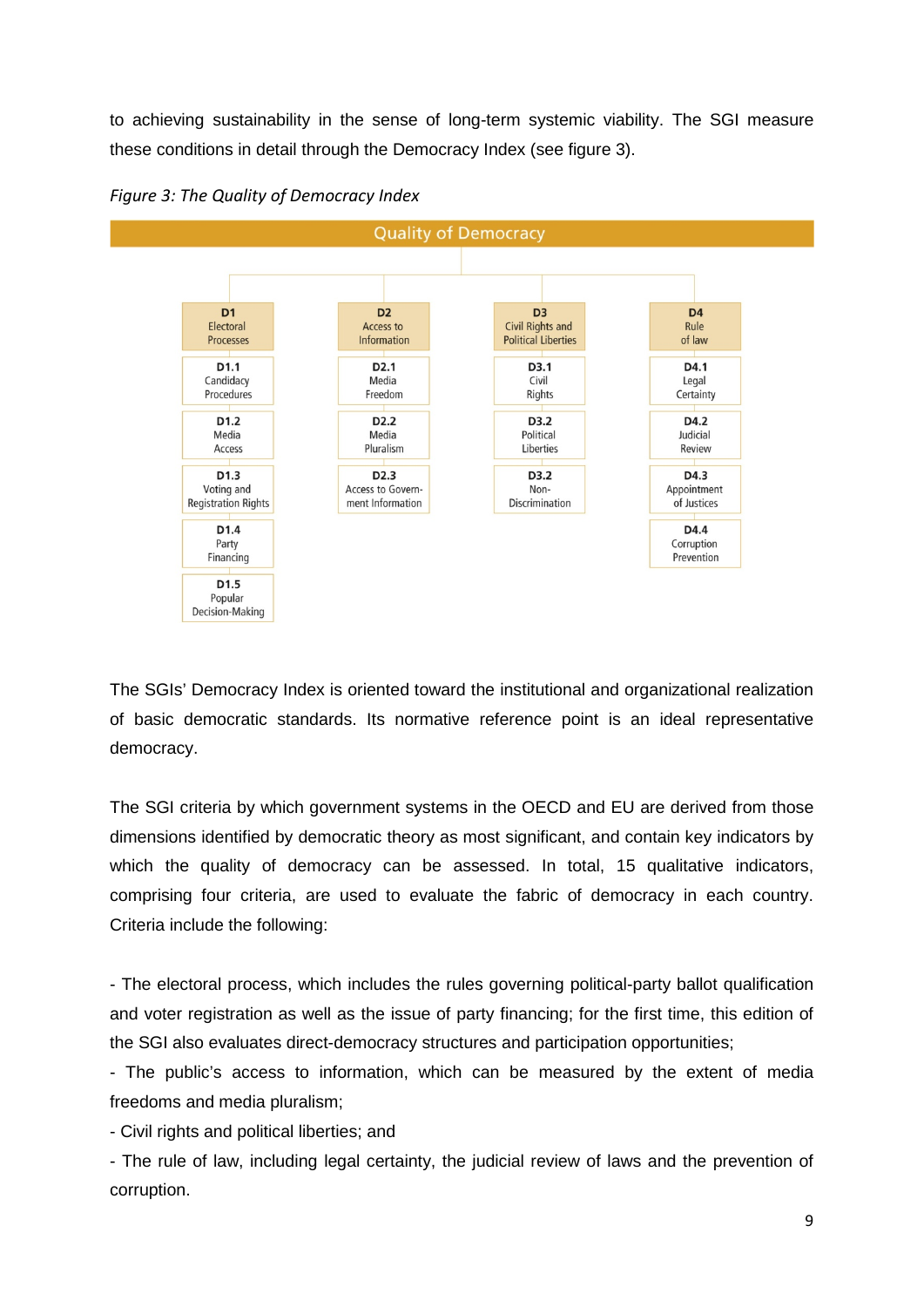#### **Governance Index – an international comparison of reform capacities**

In a context of rapidly changing environments and growing complexity, it is ever more important for policymakers (and the institutions through which they act) to respond quickly and resolutely while bearing in mind the long-term impact of actions taken today. It is therefore important that any assessment of sustainable governance look not only at policy outcomes, a country's underlying democratic order and the rule of law, but also at the political leadership's capacity to steer processes with success. Just how effective are OECD and EU leaders in managing strategic processes, and how well do they address and resolve the problems they face? The SGI's Governance Index answers these questions using a broad and innovative set of indicators. These indicators permit a contextualized assessment of the extent to which the governments of OECD and EU states – working together with other institutions and social groups in the course of democratic decision-making processes – are able to identify pressing issues, develop appropriate solutions and implement them efficiently and efficaciously.

The modern concept of governance employed by the SGI emphasizes a government's capacity to deliver sustainable policies (executive capacity) as well as the participatory and oversight competencies of actors and institutions beyond the executive branch (executive accountability).

## *Executive capacity*

The executive capacity category focuses on the core activities of a government and examines the steering capabilities demonstrated by a political system's administrative apparatus. This includes strategic planning, interministerial coordination, knowledge management, consultation and communication processes, as well as policy implementation and learning capacity. The key actors examined here are the governments of the OECD and EU states along with the organizational and institutional resources at their disposal (centers of government, ministries, agencies, etc.).

#### *Executive accountability*

The second category within the Governance Index, executive accountability, focuses on the forms of interaction between a government and other stakeholders in the policymaking process, seeking to assess the extent to which participation and oversight competencies are produced and cultivated. If policies are to succeed in the long term and yield sustainable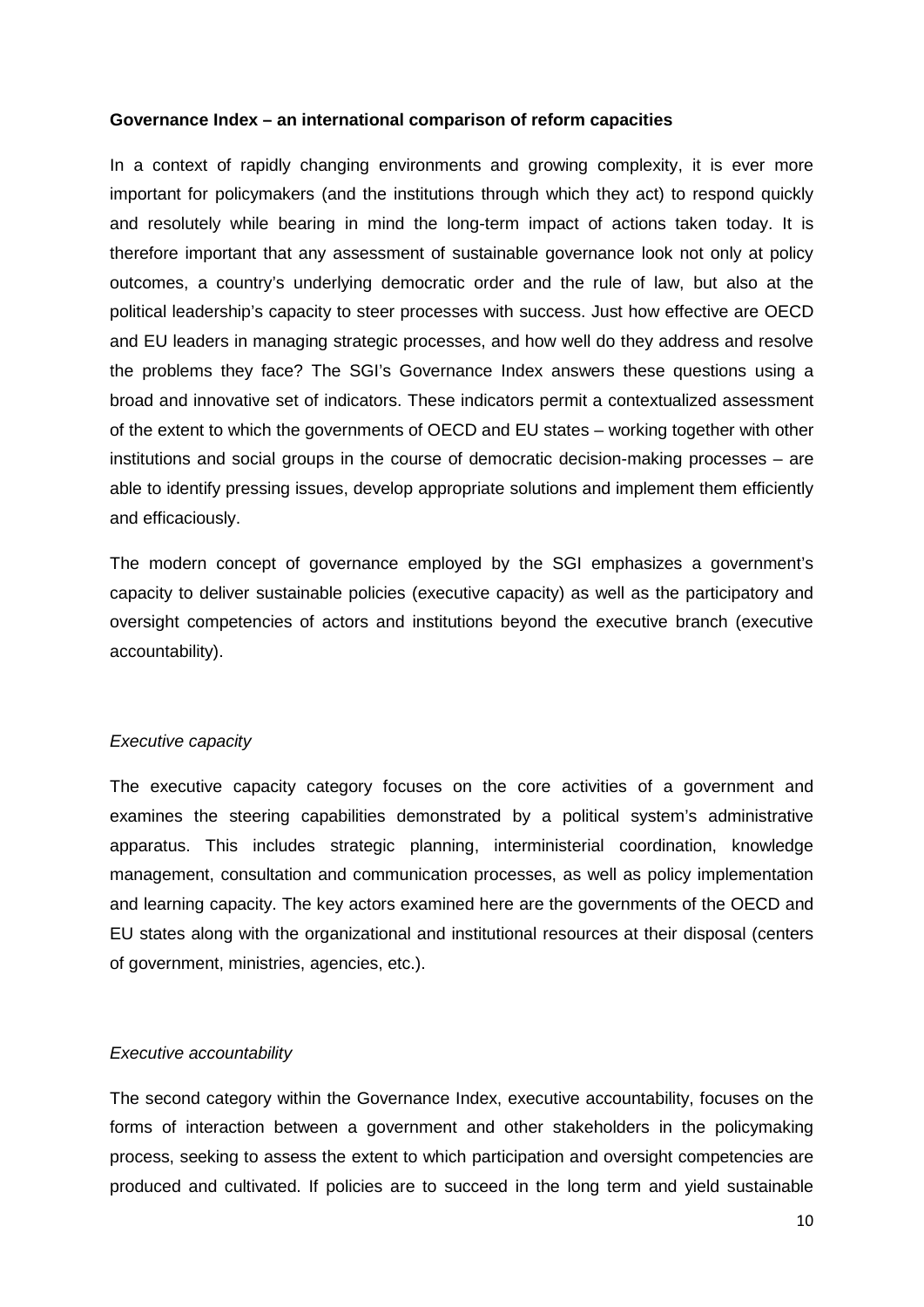effects, governments clearly cannot afford to formulate and implement policies in isolation. Bearing this in mind, the SGI examines the extent to which other actors who perform essential functions in consolidating and mediating interests in a political system are able to participate in policymaking and monitor the process at each step along the way. The capacity to exercise this oversight function in part reflects the government's obligation to account for its actions to citizens, parliaments, the media, parties and interest groups.

Moreover, executive accountability addresses the effectiveness of government communication, examining how well a government acquires and disseminates information, and the extent to which it involves and activates various elements of society in formulating and implementing policy. The SGI therefore include a series of indicators exploring the extent to which governments consult entities such as special-interest groups early in legislative planning processes. The category also includes indicators that explore the extent to which the associations, citizens and legislatures possess participatory competences (knowledge of politics, financial resources, etc.). In short, this is about the checks and balances and participatory processes that can enhance the quality of political decision-making.

These aspects of modern governance are reflected in the architecture of the Governance Index. As was the case for the Policy Performance and Democracy indices, figure 4 depicting the Governance Index represents merely an overview of its most important features. In sum, 67 qualitative and 69 quantitative indicators underlie the three indices.

The issues and concerns discussed thus far highlight the SGI's two-pronged objective in assessing the future viability of OECD and EU states: to measure the *need for reform* with reference to sustainable policy outcomes and the quality of democracy; and to measure the *capacity for reform* in terms of governments' and social groups' abilities to steer these processes. The SGI take this approach further than other international rankings in two respects. First, the SGI never regard OECD and EU states' reform needs from a purely economic point of view. Instead, the SGI intentionally incorporate cross-cutting topics such as education, the environment, social issues and security. Second, the dimension of reform capacity remains underexplored by other indices to date. No other ranking offers a comparable in-depth analysis.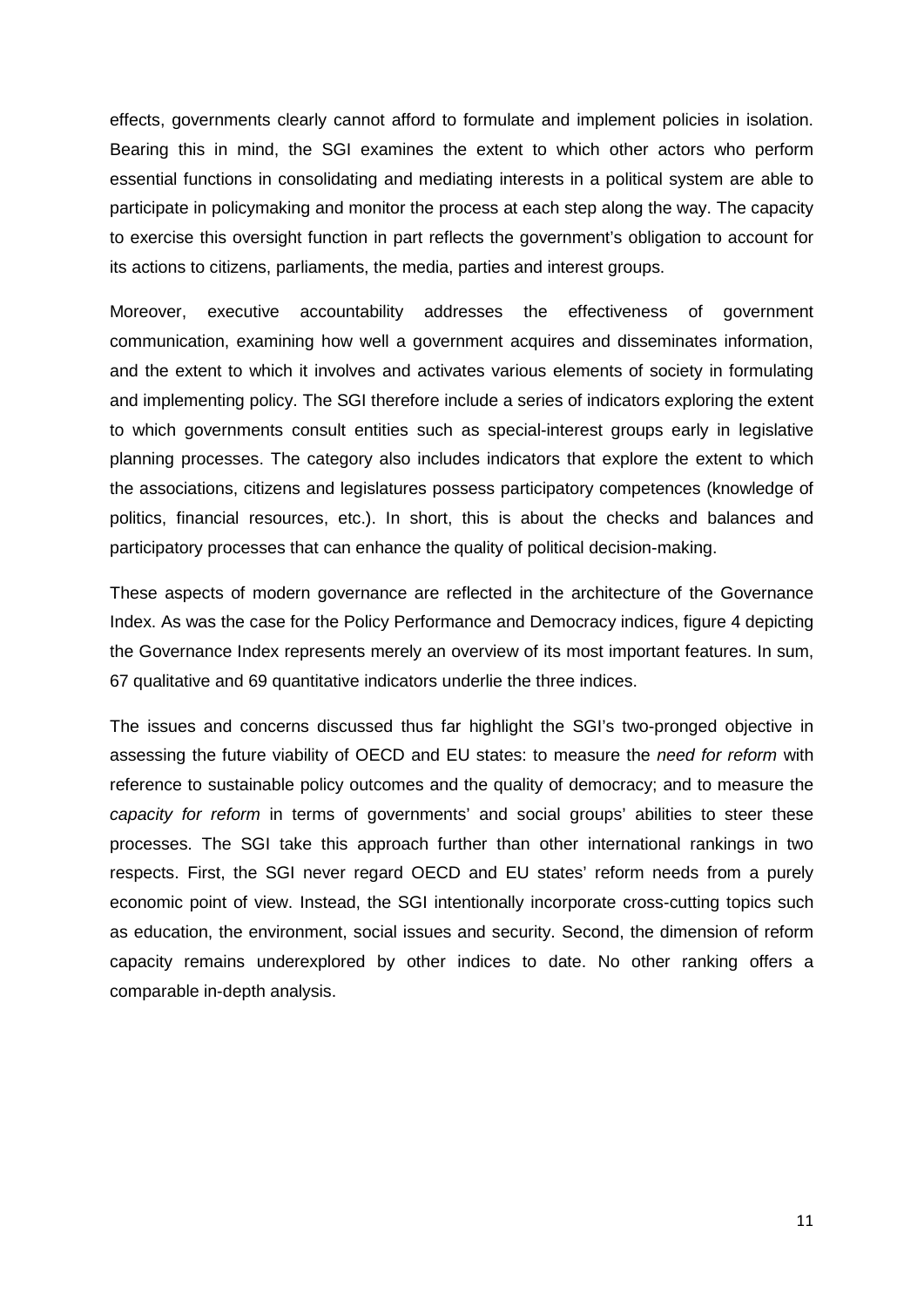



## **Methodology**

The SGI draw on established survey and aggregation methods. In order to ensure the proper operationalization of the individual index components, the SGI relies on a combination of qualitative and quantitative data. This allows for an analysis in which the strengths of both types of data can be applied, and it avoids the pitfalls associated with the use of purely quantitative or qualitative surveys. In the SGI, the "objectivity" of quantitative data from official statistical sources is complemented by experts' context-sensitive qualitative assessments. This combination delivers a detailed portrait of policy outcomes, the quality of democracy and steering capacities.

#### *Data sources*

The quantitative data underlying the SGI is drawn from official statistical sources, in particular those provided by the OECD and EU entities. While the SGI project team compiles this quantitative data centrally, the qualitative data is procured from a global network of more than 100 experts in a multiphase process of survey and validation. Each country is evaluated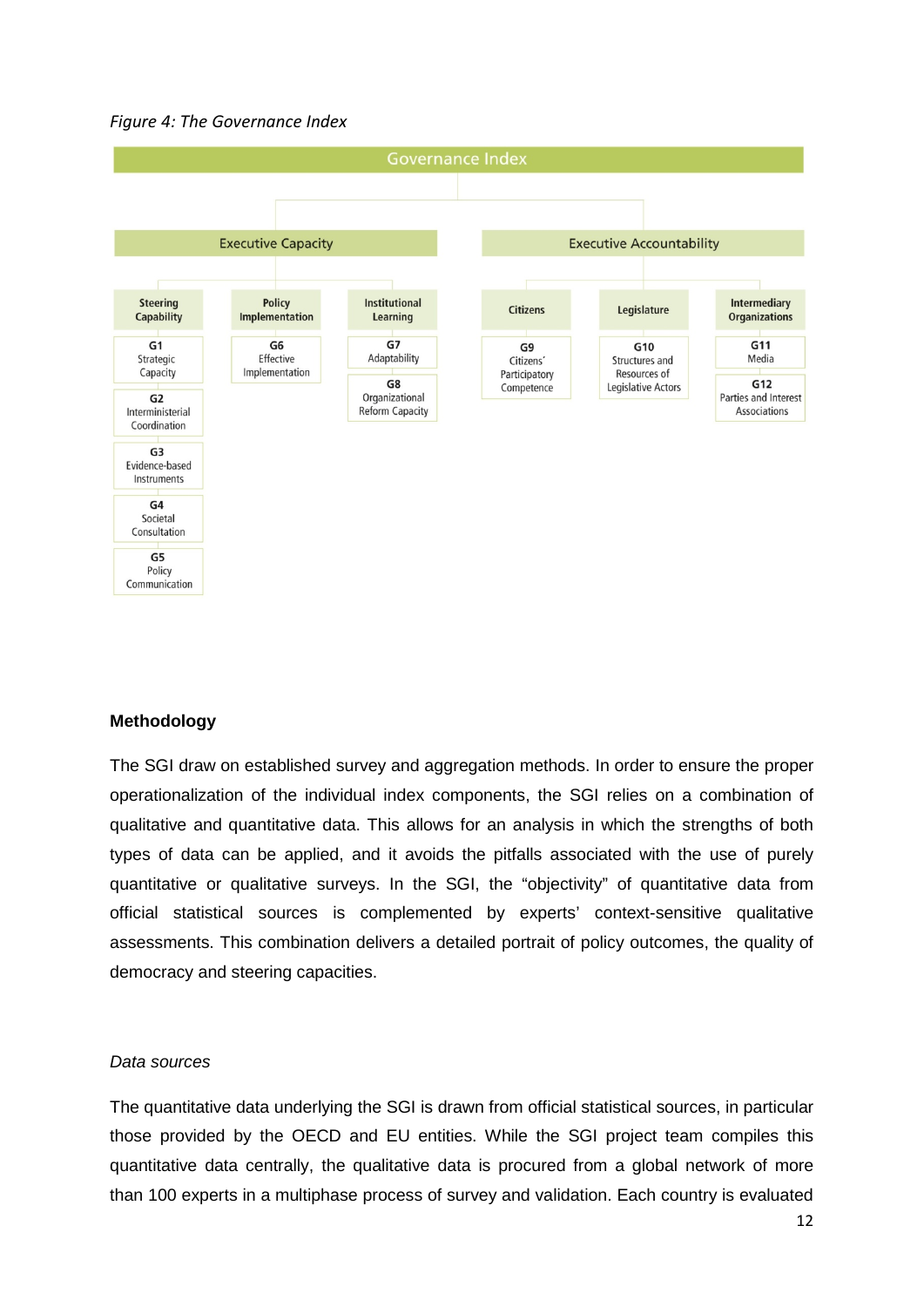by (at least) two country experts (political scientists and economists) as well as a regional coordinator, each of whom respond to the questions posed in the SGI codebook. Country reports are then produced through an iterative evaluation process involving reviews and comments by each expert. This procedure figure 5 illustrates is similar to that used by the Bertelsmann Stiftung in the SGI's sister project, the Transformation Index.

The SGI Codebook (available at www.sgi-network.org) details the rationale behind each of the 67 qualitative indicators, thereby ensuring a shared understanding of each question among the SGI experts. The SGI questionnaire includes a range of answer options, allowing for precise evaluations on a scale of 1 (lowest score) to 10 (highest). The response to each question includes both a numerical score and a written response that substantiates and illustrates the score given. Throughout the course of the online survey process, experts refer to the quantitative indicators for all 41 countries as benchmarks, allowing assessments to be made on the basis of sound empirical data. In a first step, all so-called first country experts answer the complete questionnaire for their country in the online database, providing a score on a scale of 1 to 10 for each question. This scale is always structured on the basis of four clear response categories, so that each country expert can classify and evaluate their country based on intersubjective and comprehensible criteria.

In a second step, the reviewing experts come into play. These individuals are tasked with examining, supplementing and, if necessary, correcting the first country experts' work. To this end, the reviewing expert has full access to the first country expert's text in the online database; however, he or she cannot see the first expert's numerical ratings. In a kind of blind review, the reviewing expert here awards his or her own score for each question, independently of the first expert. In this way, two independent numerical ratings, from two independent experts, are provided for each question's response text. This allows the regional coordinator, in a third step, to review the first and second experts' evaluations and texts with an eye to consistency of texts and scores.

Drawing on this work, the regional coordinators determine the actual scores for all indicators in their country groups. The regional coordinators are comparative political scientists with specific expertise in a particular region in the OECD or EU. Accordingly, the regional coordinators are each responsible for a number of countries (generally between four and eight), while also coordinating the survey process in direct contact with the first and second country experts, and ensuring the intra- and inter-regional comparability of the results.

A fourth step unfolds in the form of a two-day regional-coordinator conference, at which the regional coordinators collectively discuss all qualitative assessments as well as all numerical ratings, and adjust them if necessary. This regional-coordinator round improves the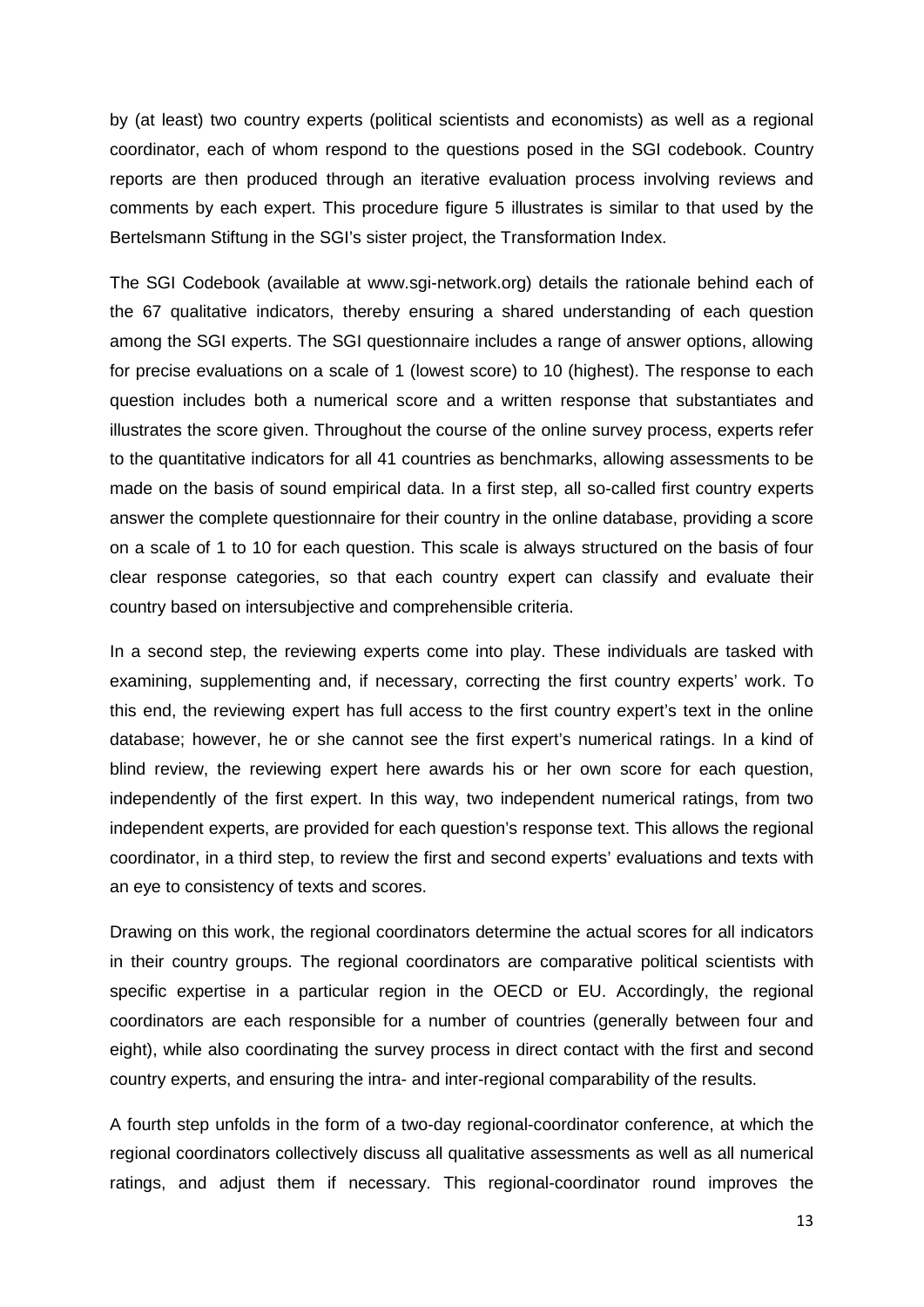comparability of responses across all country groups, and ensures that outliers are discussed and are ultimately approved only after reflection.

In a final step, an academic advisory board consisting of political scientists and economists once again examines the plausibility of the expert evaluations. These various levels of oversight do not change the underlying logic of the independent evaluation based on two country experts, but rather complement it, as for example in cases in which experts may disagree or advocate extreme views on specific indicators.

| 1. Data<br><b>Collection</b>                                                                                                 | 2. Review                                                                                              | 3. Regional<br>calibration                                                                            | 4. Inter-regional<br>calibration                                                                 | <b>5. Results</b><br>validated                                   |
|------------------------------------------------------------------------------------------------------------------------------|--------------------------------------------------------------------------------------------------------|-------------------------------------------------------------------------------------------------------|--------------------------------------------------------------------------------------------------|------------------------------------------------------------------|
|                                                                                                                              |                                                                                                        |                                                                                                       |                                                                                                  |                                                                  |
| The 1st expert<br>establishes a first<br>country report, a<br>combination of a<br>written assessment<br>and personal scores. | The 2nd expert<br>reviews and edits the<br>country report and<br>provides his own<br>personal scoring. | The regional<br>coordinator evaluates<br>and establishes a<br>final report upon the<br>provided data. | All regional<br>coordinators meet<br>to compare and<br>calibrate the results<br>for each region. | The SGI Board<br>evaluates and<br>approves the<br>final results. |

*Figure 5: The Qualitative Assessment Process*

The qualitative expert reports are concerned with government action taking place solely within the period of review. The quantitative indicators each represent the most current information available. If information for a country is lacking, a value is interpolated by taking the average of all other countries' values for that particular indicator..

## *Transformation*

In order to ensure the comparability of quantitative and qualitative data, all quantitative indicators contained in the indices are standardized through a process of linear transformation onto a scale ranging from 1 to 10. Beginning with this survey round, this has been done through the adoption of fixed boundary values so as to assure comparability over time and among various subgroups. In this regard, the SGI are similar to the United Nations' Human Development Index (HDI), for example, which is also forward-looking. The establishment of fixed minima  $x_{min}$  and maxima  $x_{max}$  allows transformation to take place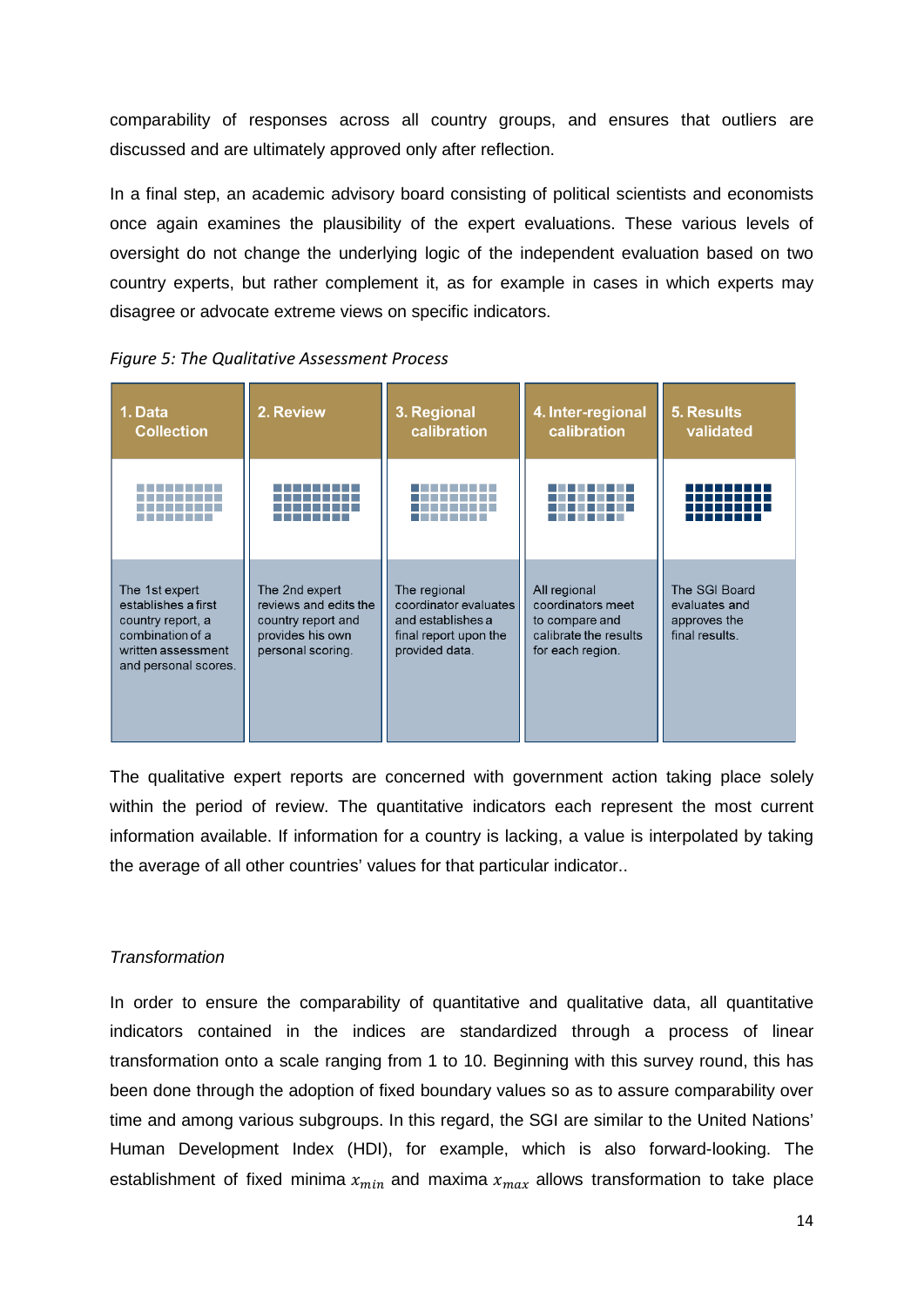independently of the variable's distribution; that is, a newly added observation does not change the transformed values of the older observations. This new procedure represents an improvement over the earlier rounds of the survey, as in those rounds, transformation was carried out on the basis of minima and maxima prevailing at a given time. For this reason, neither subgroups of individual countries nor changes in a country over time could be compared. This is now possible.

In order to determine boundary values that preserve the validity of the transformation through future years and for potential new countries, we adjust the upper and lower bounds of the middle 50% of the observation by an amount equal to 1.5 times the interquartile range  $(1.5^{\circ}IQR)$  $(1.5^{\circ}IQR)$  $(1.5^{\circ}IQR)$ . We calculate this based on long-term data series for all 41 countries.<sup>1</sup> The use of the IQRs instead of a standard deviation, for example, has the advantage that this measure is less dependent on distribution, and outliers have no influence on the boundary values. We thus obtain the following minima and maxima.

> $x_{min} = P_{25} - 1.5 \times IQR$  $x_{max} = P_{75} + 1.5 \times IQR$

However, if the boundary values are outside the natural limits of a variable, these limits are used instead. Figure 6 illustrates this for the *tertiary attainment* variable. This indicator measures the percentage of the population with a university degree, and thus can range only between 0 and 100. However, for our observations, the variable de facto varies only between 10 and 40, as illustrated in the upper graph in figure 6.

 $\overline{a}$ 

<span id="page-14-0"></span> $1$  As a result of missing information for some individual countries or years, the data basis is not identical for all indicators.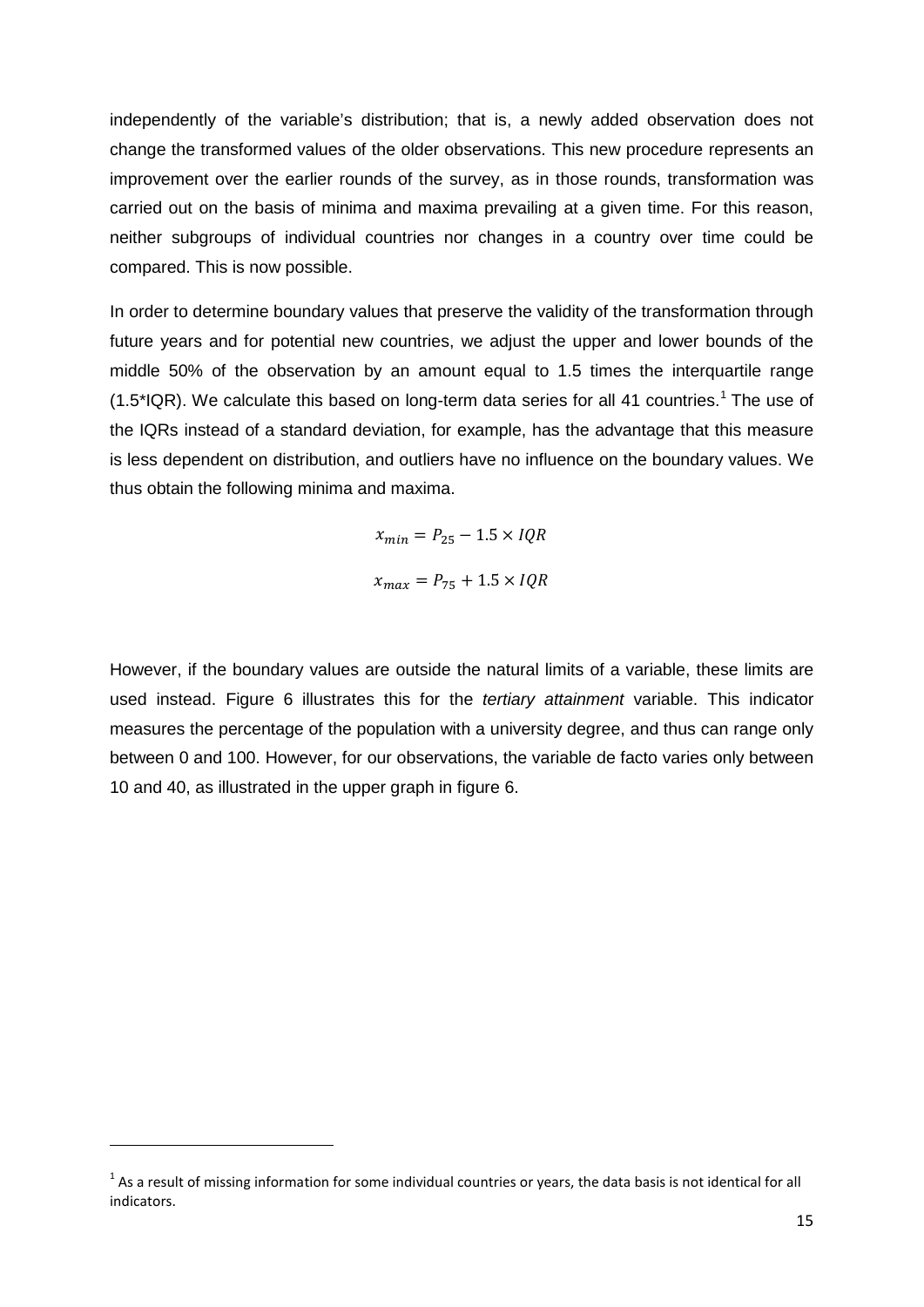

*Figure 6: Example for the Transformation of Quantitative Indicatory*

The lower boundary determined using our method is negative, and thus outside the variable's natural limits (see middle graph in Figure 6). Therefore, the minimum value  $x_{min}$ for this indicator is replaced by the natural lower limit, in this case zero. The maximum, at just below 60%, lies fully in the natural range, and is thus retained. On the basis of boundary values derived in this way, all observations for the review period are at this point transformed to a 1 through 10 scale (see the lower graph in Figure 6). For positively responding indicators such as that of our example, in which a higher value signifies greater sustainability, the derived boundary values are left as is. For negatively responding indicators such as the unemployment rate, the boundary values are reversed. This means that high actual indicator values will now receive a low score on the 1 to 10 scale. In this way, high transformedvariable values always signal a correspondingly high level of sustainability. Formally speaking, transformation of the value x from the range  $a_{low} = 1$  to  $a_{high} = 10$  takes place through the piecewise function:

$$
T(x) = \begin{cases} 1, & x < x_{min} \\ \frac{x - x_{min}}{x_{max} - x_{min}} \times 9 + 1, & x_{min} < x < x_{max} \\ 10, & x > x_{max} \end{cases}
$$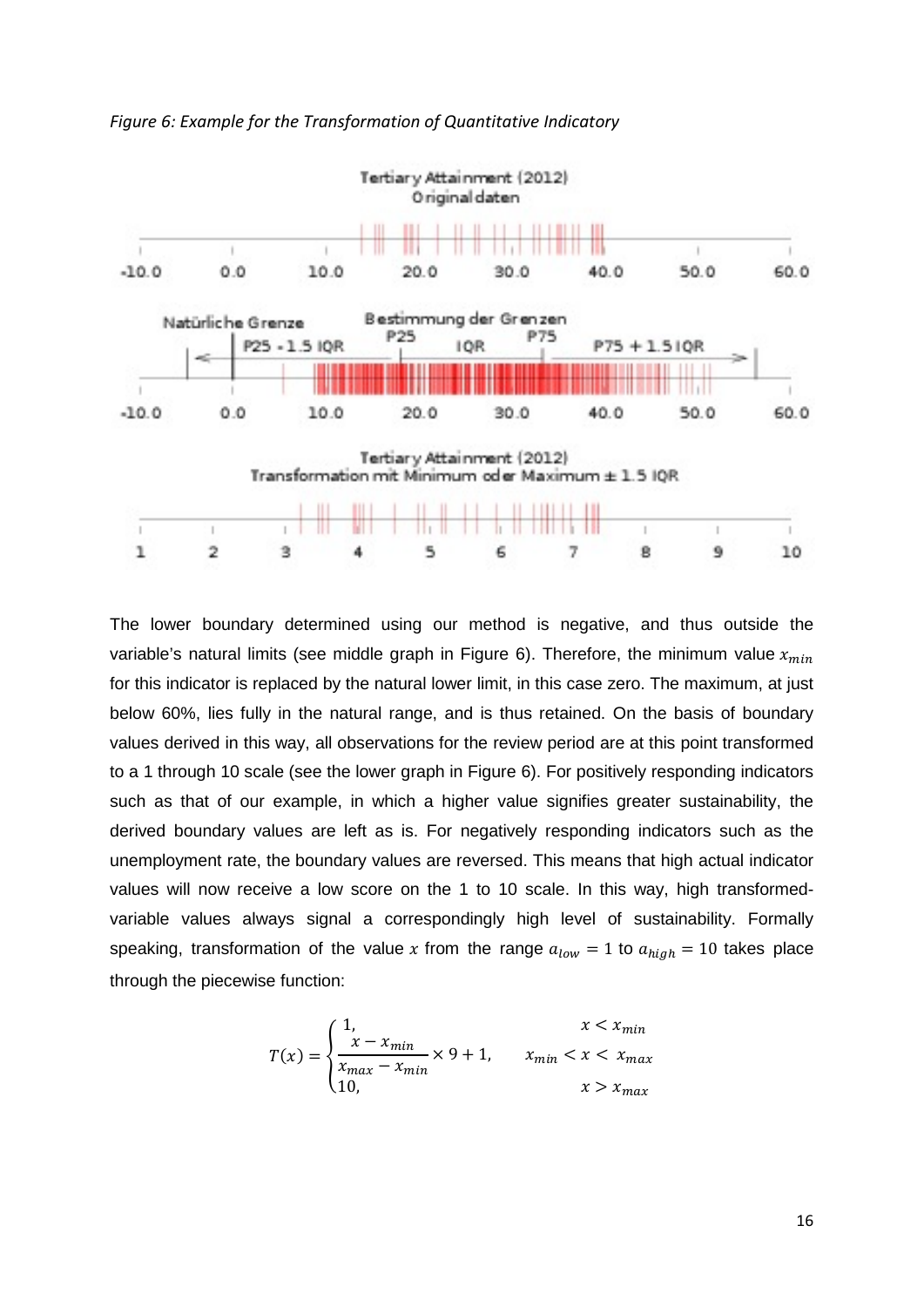This process is transparent, relatively easy to understand, and allows a transformation of the different variables using a common scale without changing the relative importance of individual observations within the boundaries. However, values which are outside the boundary values can no longer be distinguished. For example, should two countries in the future increase their college graduation rate to 60% and 65%, they would both receive a score of 10 – thus, the difference of five percentage points would no longer be evident. Both would be regarded as model countries.

#### *Aggregation*

All qualitative and quantitative data are eventually subjected to a simple additive weighting process, and in this way aggregated into the three individual indices: Sustainable Policy Performance, Democracy and Governance.



*Figure 7: Aggregation Scheme for the Sustainable Governance Indicators*

Figure 7 illustrates the aggregation model. First, scores for each of the SGI's categories are determined on the basis of the qualitative and quantitative indicators. If conceptually meaningful, and if data availability allows, it is always preferable to combine the expert assessments with quantitative information. In this process, the expert assessments are given equal weight with the data from the official statistics. Thus, if a category is comprised of one qualitative and three quantitative indicators (as in the first example, in figure 7), the latter three are first aggregated, and then the average of the two indicator types is again taken, with this average representing the score for the category as a whole. The average of the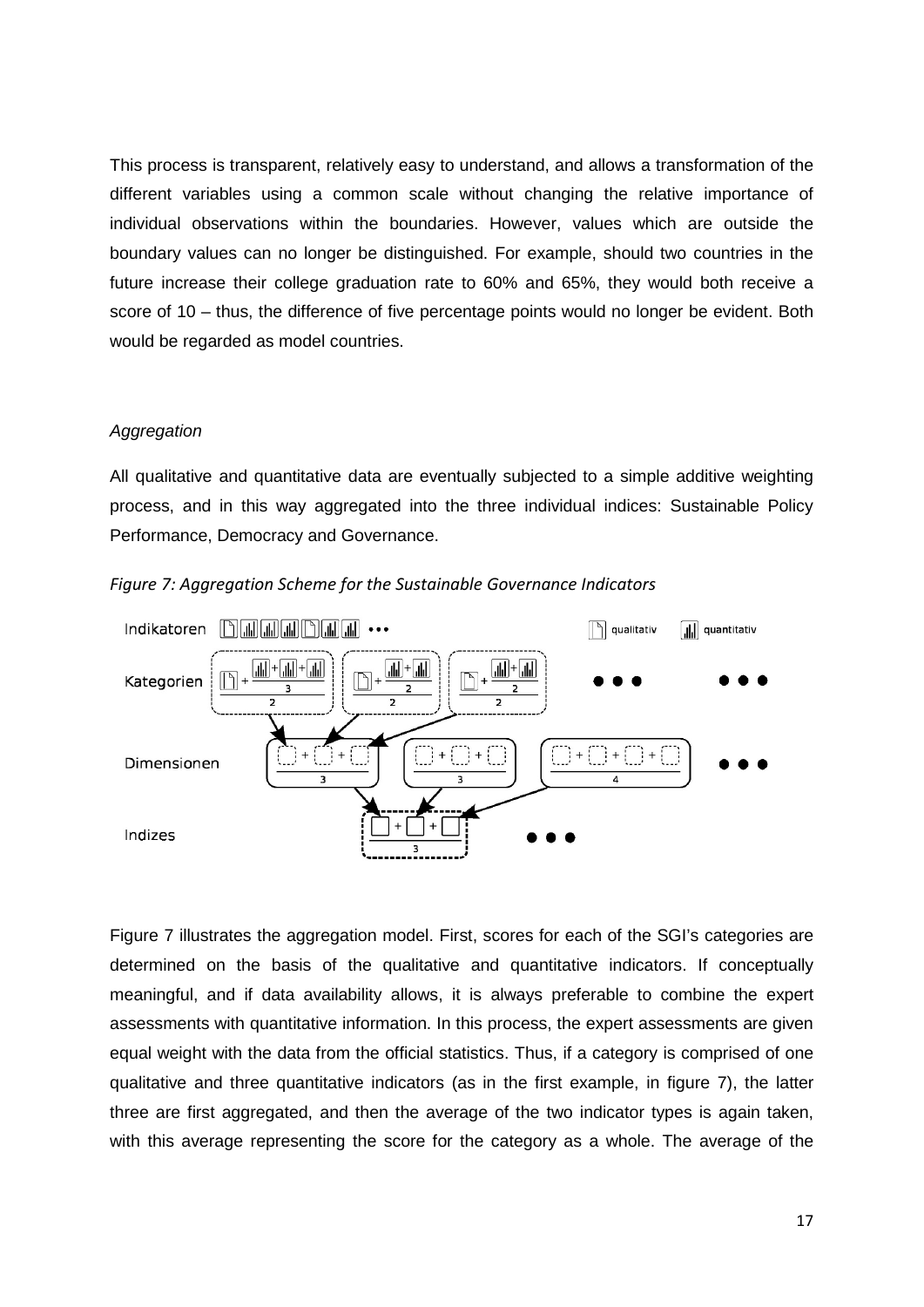individual categories in turn produces the score for the various dimensions, which are subsequently aggregated to the three indices.<sup>[2](#page-17-0)</sup>

With this multilevel aggregation process, individual categories can be composed of different numbers of indicators, and individual dimensions of different numbers of categories, yet all are nevertheless given an equivalent weight at the next-higher level. By contrast, if all indicators were aggregated in a single step, categories or dimensions composed of many individual indicators would be given excessive weight in the index as a whole.

The additive nature of the aggregation process places all variables on the same level, and allows them (within their individual aggregation level) to be treated equally and independently of one another. In a world of limited resources and different preferences, this allows for flexibility in the development of adaptation strategies. A government that attains good results in all dimensions will in this way be assessed comparably to one that sets stronger priorities and thus achieves very good results in some dimensions, but merely satisfactory results in others.

Naturally, the process by which boundary values are set and the rules governing aggregation are not the only ones possible; rather, they represent conscious choices based on numerous methodological consultations. The method selected for the SGI is based on simple, clear and transparent rules, and thus meets all the academic requirements of parsimony according to Occam's Razor.

## *Data availability*

 $\overline{a}$ 

In addition, the SGI website allows detailed retrieval of the original data as well as the results of the survey at each level of aggregation – from the highest aggregation level, at which the three indices (Policy Performance, Democracy and Governance) are formed, down to the level of individual indicators. This allows users to engage more deeply with topics of personal interest, create country rankings for single indicators, apply their own aggregation rules and even create entirely new indicators. At the end of the SGI survey process, thanks to this combination of quantitative indicators with qualitative expert assessments, the itemized ranking results are accompanied by in-depth country reports on the 41 OECD and EU states examined, all of which are freely accessible at the www.sgi-network.org website. The country reports are also available as separate downloads.

<span id="page-17-0"></span> $2$  This step is not applicable in the case of the Democracy Index, as it consists of only one dimension. In the case of the Governance Index, qualitative and quantitative data are always given equal weight. In contrast to the Policy Performance Index, the Governance Index is more strongly based on qualitative data, and there are no criteria composed of a single qualitative indicator and multiple quantitative indicators.